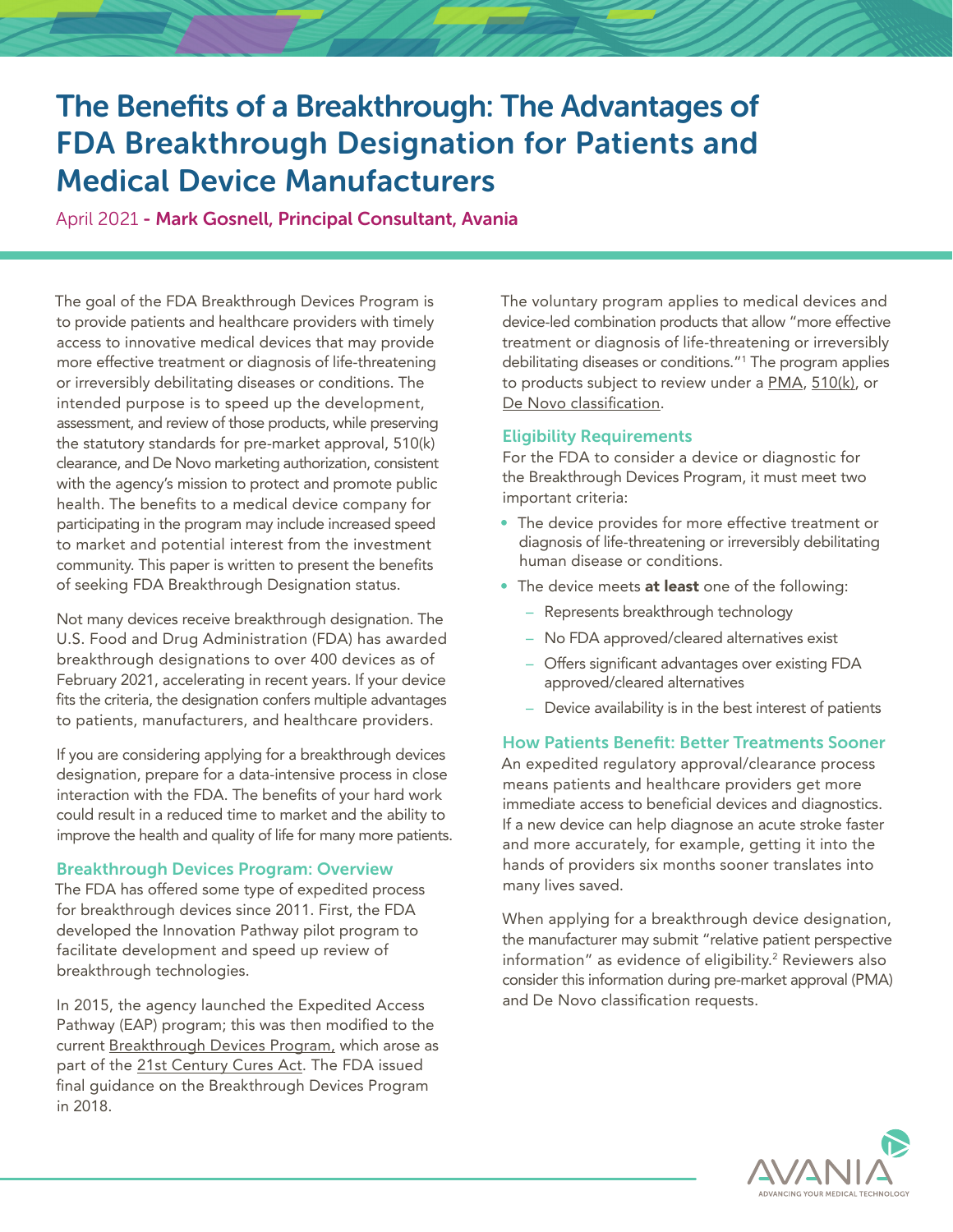

Patient information gives manufacturers useful real-world information on current treatments and the impact of a disease or condition on one's quality of life. Relative input from caregivers and/or healthcare providers may also be considered.

While presumably the FDA would want as many people to benefit from novel devices and diagnostics as possible, it will not compromise statutory standards to do so. Its final guidance says a breakthrough devices designation preserves those standards consistent with its mission to protect and promote public health.

### How Device Manufacturers Benefit

Medical device manufacturers benefit from breakthrough designation throughout a product's life cycle. The FDA recognizes breakthrough devices as products that stand to immediately help people. That's why they give these devices priority review.

#### 1. Increased interaction with the FDA

The Breakthrough Devices Program centers on "interactive and timely communication" during the pre-market review phase, data development plan, and request for clinical protocol agreement.<sup>1</sup> Once it grants breakthrough designation, the FDA makes staff available to address questions concerning conditions and clinical testing expectations. The FDA also involves senior management in the review process.

The "sprint" discussions offered through the program allow the agency and sponsor to resolve specific issues quickly. Sprint discussions typically involve one topic (e.g., animal study protocol design) and defined goals. These interactive discussions happen within a specified time period, which varies based on need.

This level of communication with the FDA requires manufacturers to produce detailed information quickly, which is a challenge for many companies. However, in the process, manufacturers get ongoing access to highlevel FDA managers—the insights gained can help make future submissions more efficient.

#### 2. Efficient and flexible clinical study design

The FDA promotes the use of efficient, flexible study designs. When appropriate, it will consider:

- Prespecified endpoints regarding the minimum clinically meaningful effect
- Intermediate and surrogate endpoints
- Composite endpoints
- Adaptive study designs

### 3. Commercialization support

As companies innovate, the lingering question remains: Will payers reimburse providers for use of the device or diagnostic? New and emerging rules provide breakthrough device developers some needed relief around reimbursement challenges.

Breakthrough devices that meet certain cost criteria may receive an add-on payment from the Centers for Medicare and Medicaid Services (CMS) rather than demonstrate the substantial clinical improvement standard required under the existing new technology add-on payment (NTAP) system. The change was proposed to take effect in fiscal year 2021. The add-on payment is intended to provide Medicare reimbursement while sponsors gather real-world evidence.

The Office of Management and Budget (OMB), which is part of the Executive Office of the President, has approved a policy that would require Medicare and other insurers to cover breakthrough devices for up to four years.

"This final rule establishes a Medicare coverage pathway to provide Medicare beneficiaries nationwide with faster access to new, innovative medical devices designated as breakthrough by the Food and Drug Administration (FDA). The Medicare Coverage of Innovative Technology (MCIT) pathway will result in 4 years of national Medicare coverage starting on the date of FDA market authorization or a manufacturer chosen date within 2 years thereafter. This rule also implements regulatory standards to be used in making reasonable and necessary determinations under section 1862(a)(1)(A) of the Social Security Act (the Act) for items and services that are furnished under Part A and Part B."3 This final rule was to take effect March 15, 2021.

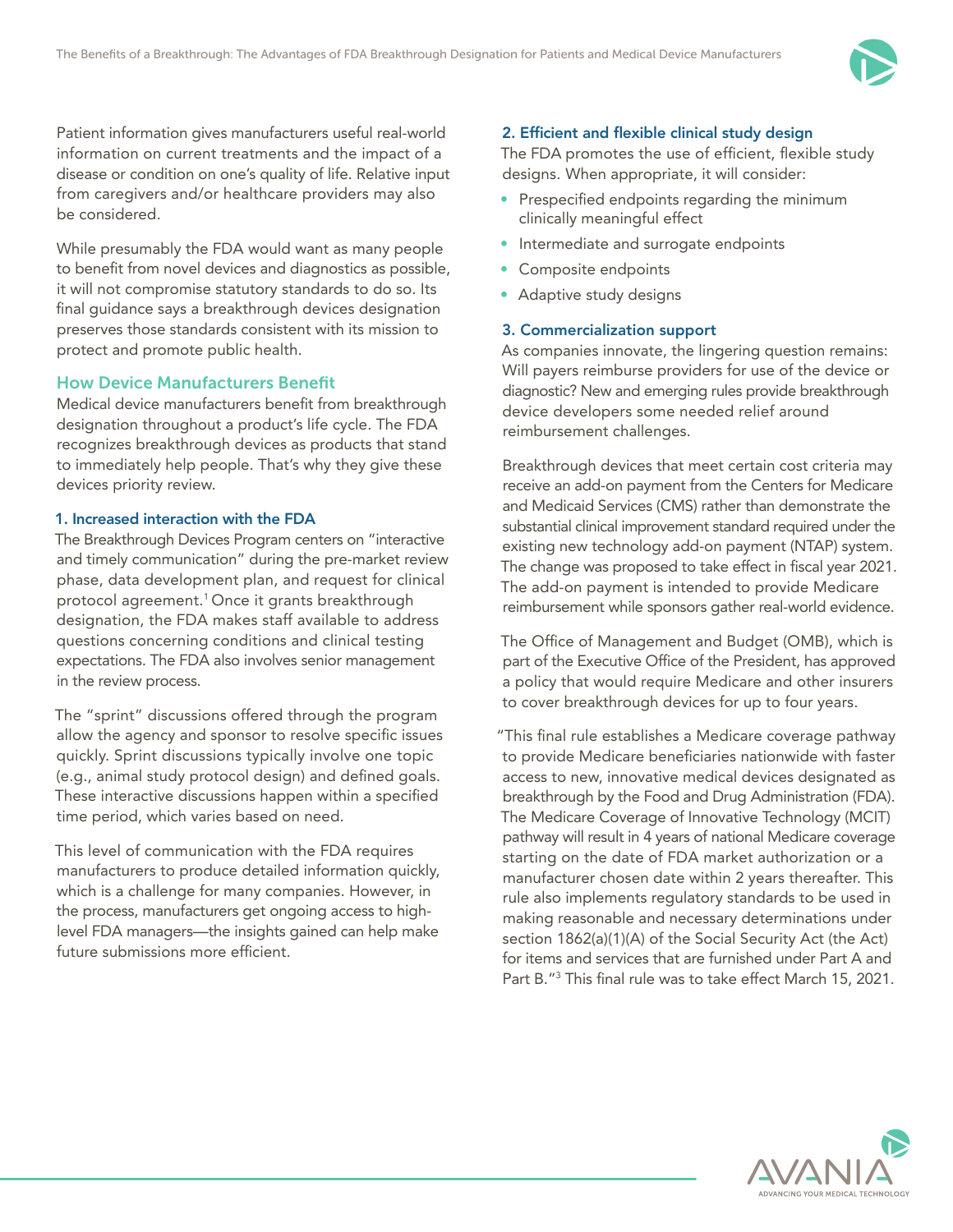

However, on March 12, 2021, CMS postponed the implementation of the final rule for at least 60 days, thus delaying the immediate Medicare reimbursement for devices authorized through FDA's Breakthrough Device Program.4

Claims submitted with unassigned codes often get denied; therefore, physicians and providers are hesitant to purchase breakthrough devices, no matter how great the benefit. The new policy was assumed to cause a likely increase adoption of breakthrough devices. This ruling is intended to provide national Medicare coverage as early as the same day of FDA market authorization for breakthrough devices.<sup>5</sup> Whether or not the claims process will improve for breakthrough technologies remains to be determined as a result of this delay.

#### 4. Interest from investors

Investors want to know a company's products have value to patients and physicians. They also want to see a return on their investment. A breakthrough devices designation gives investors confidence in your company. If the FDA has already recognized your product as one that will advance public health and/or offer superior treatment, investors are more likely to take a chance on your company.

# Safety, Effectiveness, and Uncertainty

Breakthrough devices subject to a PMA are not absolved from proving reasonable assurance of safety and effectiveness through the rigorous examination of pre-market and post-market data. However, as part of its benefits-risks determination, the FDA will accept timely post-market data for breakthrough devices to fast-track development and review.

The FDA will accept a greater level of uncertainty with breakthrough devices, provided the uncertainty is balanced by other factors, such as the benefit to patients and adequate post-market controls to support pre-market approval. Review FDA quidance documents to learn more about its process.

# Achieving a Breakthrough: How to Apply

Do you have a product in development that fits the criteria for breakthrough designation? Keep the following points in mind:

- You can apply for breakthrough designation any time before submitting for marketing authorization.
- The request is handled as a pre-submission application.
- As part of the breakthrough designation criterion of more effective treatment or diagnosis, the sponsor needs to show a reasonable expectation that the device can function as intended, and the functioning device can more effectively treat or diagnose the identified disease or condition. While it may be possible to accomplish this with bench or animal data, clinical data collected outside the United States or as part of an IDE clinical study is recommended. Therefore, when to apply for breakthrough designation needs to be carefully considered. For example, applying before an early feasibility study (EFS) investigator device exemption (IDE), the submission may increase investor interest, but if no clinical data is available, it may reduce your chance of receiving breakthrough designation.
- Request a breakthrough designation before starting the pivotal clinical trial to take full advantage of flexible study design opportunities.

Content for a breakthrough designation request includes the following:

- Cover letter indicating "Designation Request for Breakthrough Device"
- Background on disease/clinical need
- Device description
- Indications for use (clearly outline patient population meeting breakthrough criteria)
- Regulatory history (prior FDA interactions)
- How your product meets breakthrough criteria
- Planned marketing application type (i.e., PMA, 510(k), De Novo) and rationale

Following receipt of the breakthrough device designation request at the FDA, the agency will issue a decision to grant or deny the request within 60 days. In general, the FDA will interact with the sponsor by Day 30 and advise if any additional information is needed for review.